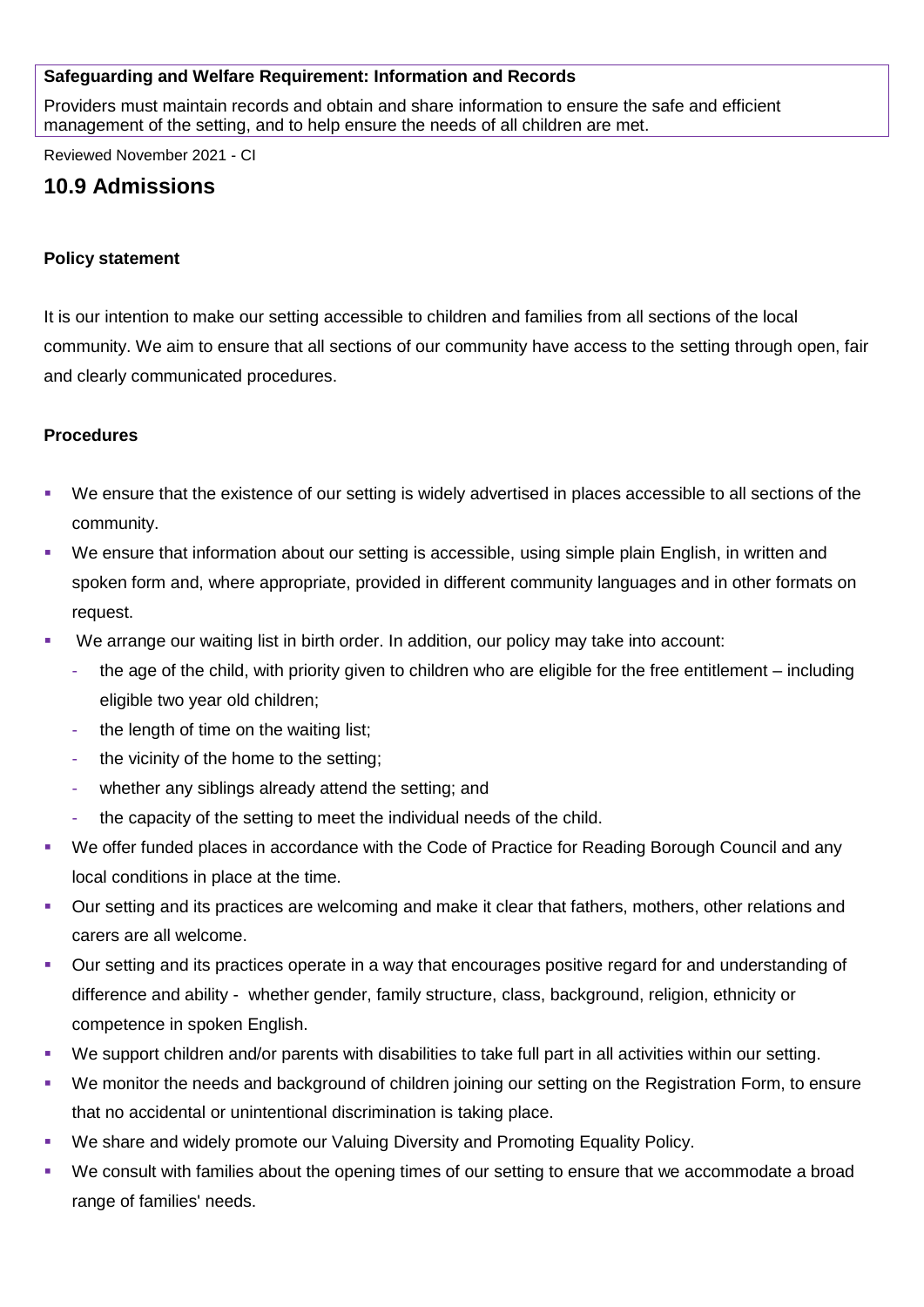- We are flexible about attendance patterns to accommodate the needs of individual children and families, providing these do not disrupt the pattern of continuity in the setting that provides stability for all the children.
- Failure to comply with the terms and conditions may ultimately result in the provision of a place being withdrawn.
- The Administrator is responsible for accepting children on to the waiting list.

# **Admissions Procedure**

- When a parent/carer contacts the pre-school, they are given a registration form and directed to the information provided on our website. They are also invited to arrange a visit to the pre-school where they are given a copy of the welcome leaflet.
- **•** The parent/carer returns the registration form to the Administrator. The Administrator adds the child to the waiting list and sends an acknowledgement email to the parent.
- The Administrator, in conjunction with the Supervisor, determines how many sessions will be available for the next intake and allocates any additional sessions available to existing children up to a maximum of 18 hours. Remaining sessions are offered to new starters, aiming to maintain a maximum of 35 children on role.

# **New Starters Procedure**

- The Administrator determines which children on the waiting list are eligible to start in the next intake.
- The main intake of children is September each year. There may be a small intake of children in the January and April as well, depending on numbers starting in the September.
- Places will normally start to be offered in December/January for the coming academic year.
- **EXT** All children start with a minimum of three days per week. Those who turn three before the funding cut off dates (as listed below) will be offered up to 18 hours per week if sufficient sessions are available. Children starting before they are eligible for funding will normally be offered three sessions when they start and then will build up to 15 hours per week by the following September.
- Funding cut off dates are as follows:
	- 3 years old by the 31<sup>st</sup> August funded from September
	- 3 years old by the 31<sup>st</sup> December funded from Januarv
	- 3 years old by the 31<sup>st</sup> March funded from April

Any child not eligible for funding by the start of the term in which they are offered a place will be required to pay for their place until they are eligible for funding.

Fees will also be invoiced for any hours over the funding allowance to which a child is entitled.

▪ The majority of children will start following their third birthday, but some may start from the age of 2.5 years.

The earliest possible start dates for children on the waiting list are as follows:

| <b>Birth Date</b> | <b>Pre-School Start Date</b> |
|-------------------|------------------------------|
| $01/10 - 28/02$   | September                    |
| $01/03 - 30/06$   | January if available         |
| $01/07 - 30/09$   | April if available           |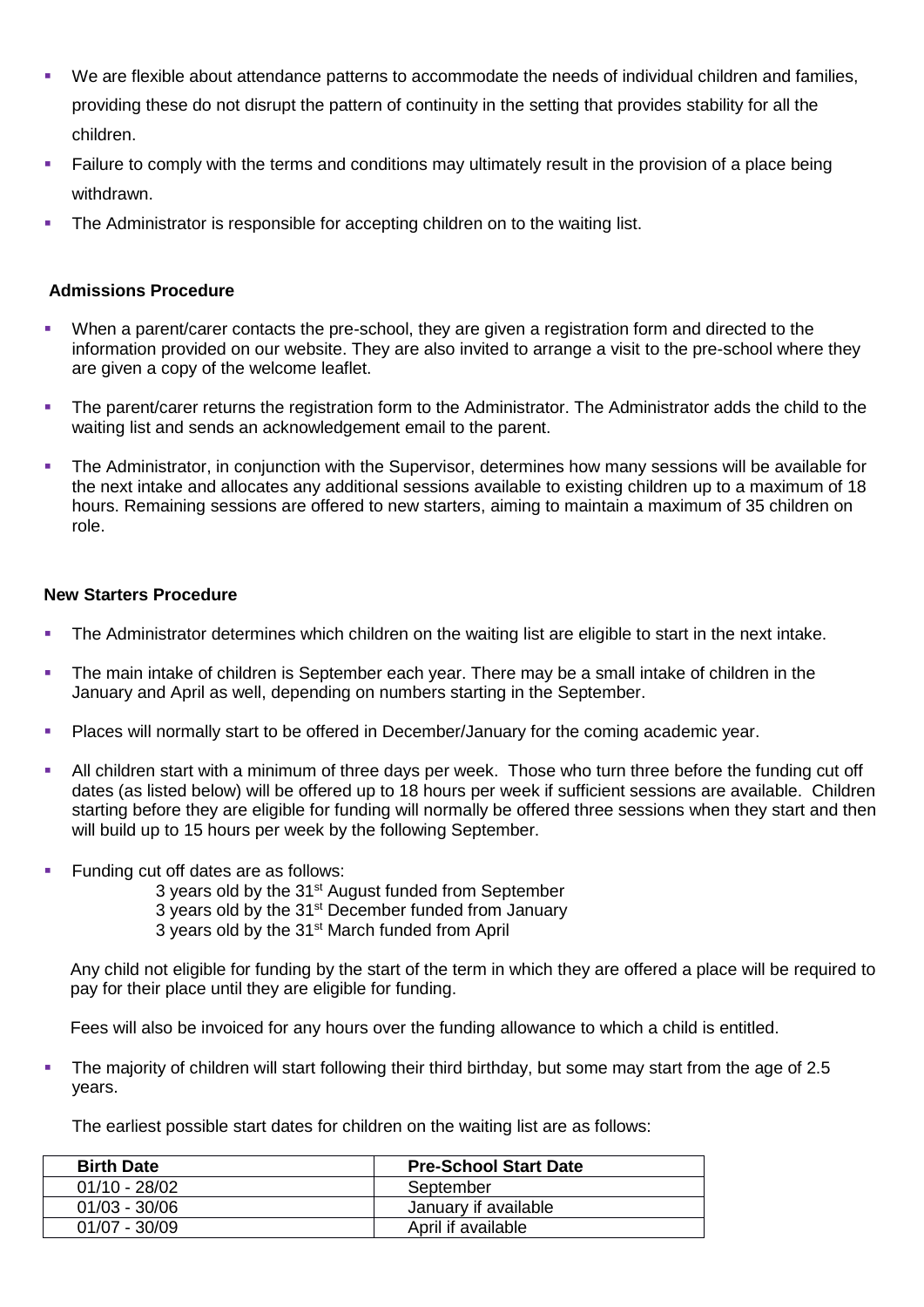Please note that these cut off dates for children starting at pre-school can be relaxed by up to two weeks, if financially advantageous for the preschool.

- A child must live in the Caversham RG4 catchment area and have been on the waiting list for a minimum of 12 weeks at the time of places being offered. However, an exception may be made if there are no other children old enough to start.
- Places are first offered in the following order to those children who are three by the term's funding cut-off date or who are eligible for two year old funding:
	- 1. Children who have siblings who are currently attending the pre-school
	- 2. Children who have a strong family connection to the pre-school
	- 3. Children who are registered by date of birth order
- If there are not enough children who are eligible for funding, places are then offered to children over the age of 2.5 years in the same order as 1-3, above. The number of places for children under the age of three is limited by the staffing ratio.
- Any remaining spaces are offered to children who have been on the waiting list for less than 12 weeks, and then to children who live outside of the catchment area (both in the same order as 1-3, above)
- A place will not normally be offered to a child unless they can attend for a minimum of 3 terms.
- Priority may also be given to a child with special circumstances on a discretionary basis.
- The parent must sign the parent contract and agree that they have read and will abide by the policies in the parent handbook, and the terms and conditions on the website as well as pay a deposit via BACS transfer in order to secure the place. The deposit is refunded or offset against fee invoices when the child starts attending pre-school.
- The Administrator sends a letter of confirmation to inform parents of the child's start date and Key Person.
- All new children are invited to attend a special session for new starters held at the start of the new term and will also be offered a visit at home from members of pre-school staff.
- Children will be kept on the waiting list until the summer of the year in which they would normally be expected to commence primary school unless requested otherwise by the parent.

#### **Extra Sessions**

- Extra sessions up to a maximum of 18 hours per week are allocated to children in date of birth order. Government funding rules say that a child can be offered up to 15 hours free provision per week, where available, but they do not have to take them. Fees will be invoiced for hours over the 15 hour allowance unless a child is eligible for Extended Entitlement ("30 hours") funding.
- Thursday afternoon sessions are limited to 18 children and are reserved for children who are expected to start primary school at the start of the following academic year. This session will first be offered to children who are already attending the pre-school, in date of birth order. Remaining spaces will be offered to new starters who are due to start primary school at the start of the following academic year in the same way as other sessions.

# **Start Date**

All funded children must start prior to headcount week in order that funding is obtained. It is the aim to stagger start dates over the first two weeks of term to allow staff to give extra attention to each new child to help them settle into the group.

# **Key Person groups**

It is the aim to divide girls and boys equally between groups with a maximum of 9 children per group where possible. Groups to be decided in conjunction with the Supervisor.